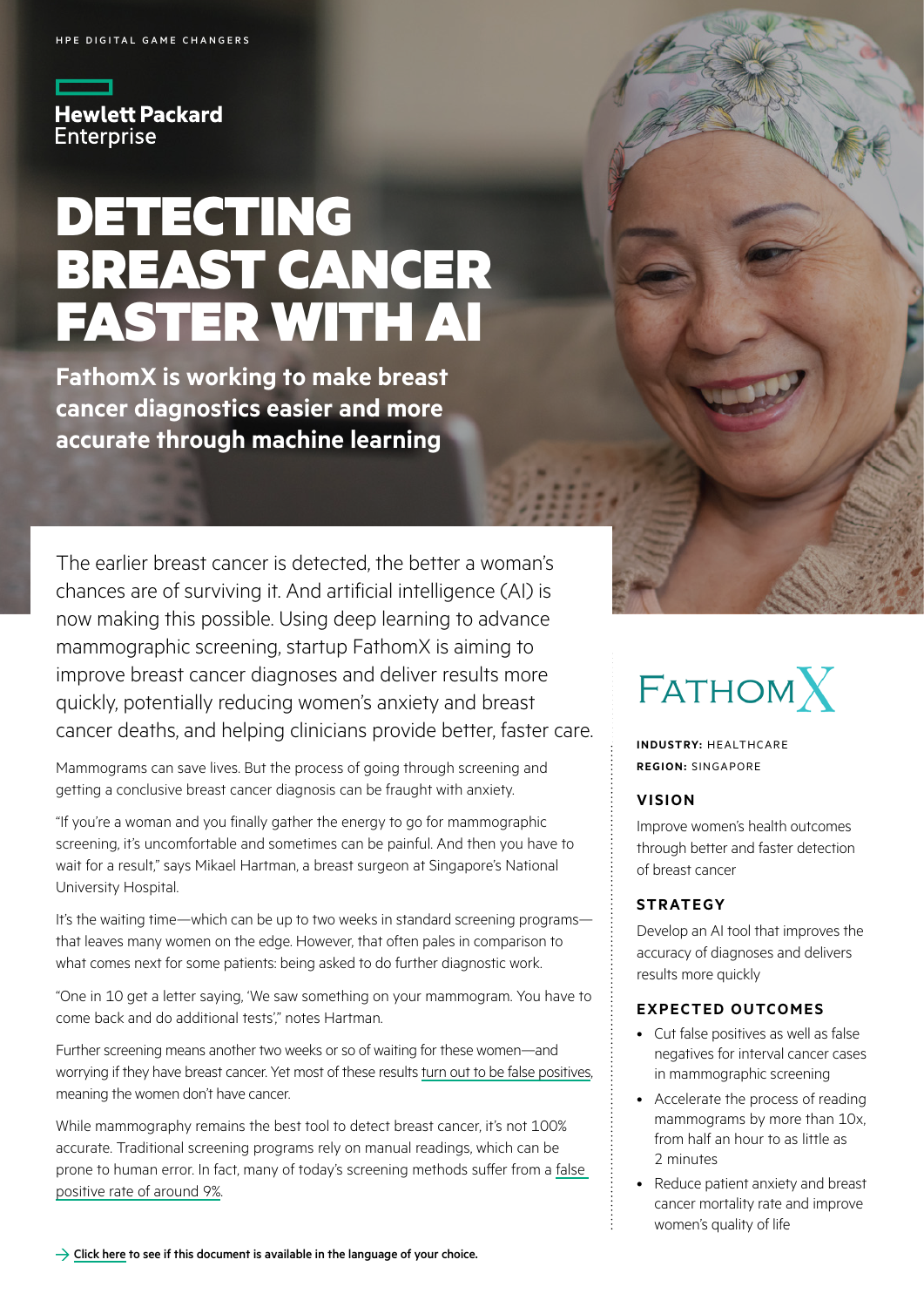"So, that's one month of meaningless anxiety for a woman who's done something good for her health," says Hartman. "With an AI solution, the process can actually be cut down to minutes."

#### **Improving women's health**

Hartman is also co-founder and clinical lead of Singapore-based FathomX. The medical imaging startup aims to improve health outcomes for women by making breast cancer diagnosis faster and easier, using AI. FathomX's target is to significantly reduce false positives as well as false negatives for interval cancer cases and to cut diagnosis times by 50%, so women won't have to go through unnecessary worry.

Interpreting mammograms takes time because it requires multiple radiologists to read each image, a process that can take up to 30 minutes. Reading screens can also be visually taxing and challenging, even to skilled and experienced radiologists.

"It's a delivery issue," says Hartman. "Radiologists don't tend to read the mammograms as they come in. They batch them, and then they will sit down and read maybe 20 to 50 at a time. They can't read more in one sitting because they get tired."

## **Reducing deaths through faster diagnoses**

Besides creating longer waiting times, the current process can cause a productivity gap. "Not all radiologists are trained to read mammograms, and to qualify, they need to pass more stringent requirements," says Feng Mengling, co-founder and chief scientific officer of FathomX.

In Singapore, the limited pool of radiologists qualified to interpret mammograms also contributes to the waiting time. "We definitely don't have enough radiologists to diagnose screening images fast enough," says Feng. "And that's under the backdrop of our current adoption rate of only about 40 percent for regular screening. Assuming we'll do a good job of promoting mammography and reach 80+ percent, we could expect a much longer waiting time or heavier burden on our system."

"So, we do see a productivity gap that needs to be filled. And that's why we think AI could be helpful," adds Feng, who is also an assistant professor at the National University of Singapore (NUS) Saw Swee Hock School of Public Health.

## **Transforming cancer screening through AI**

The team at FathomX believes AI can increase radiologists' efficiency by reducing interpretation times and enabling them to read more screens in one sitting. Through advances in machine learning, clinicians can now deliver more accurate diagnoses and detect breast cancer earlier.

"Ultimately, this can reduce anxiety, healthcare costs, and breast cancer mortality, as well as improve women's overall quality of life," says Feng.

FathomX has been developing deep learning algorithms to speed up and improve the analysis of mammograms. It is working to create an AI assistant that can automatically analyze mammograms, generate a heat map of abnormal lesions, and estimate a patient's risk of breast cancer through imaging and analysis of medical history records.

We're now on the brink of a tectonic shift in how healthcare is going to be delivered and how women's health is going to be cared for."

– **MIKAEL HARTMAN**, CO-FOUNDER AND CLINICAL LEAD, FATHOMX

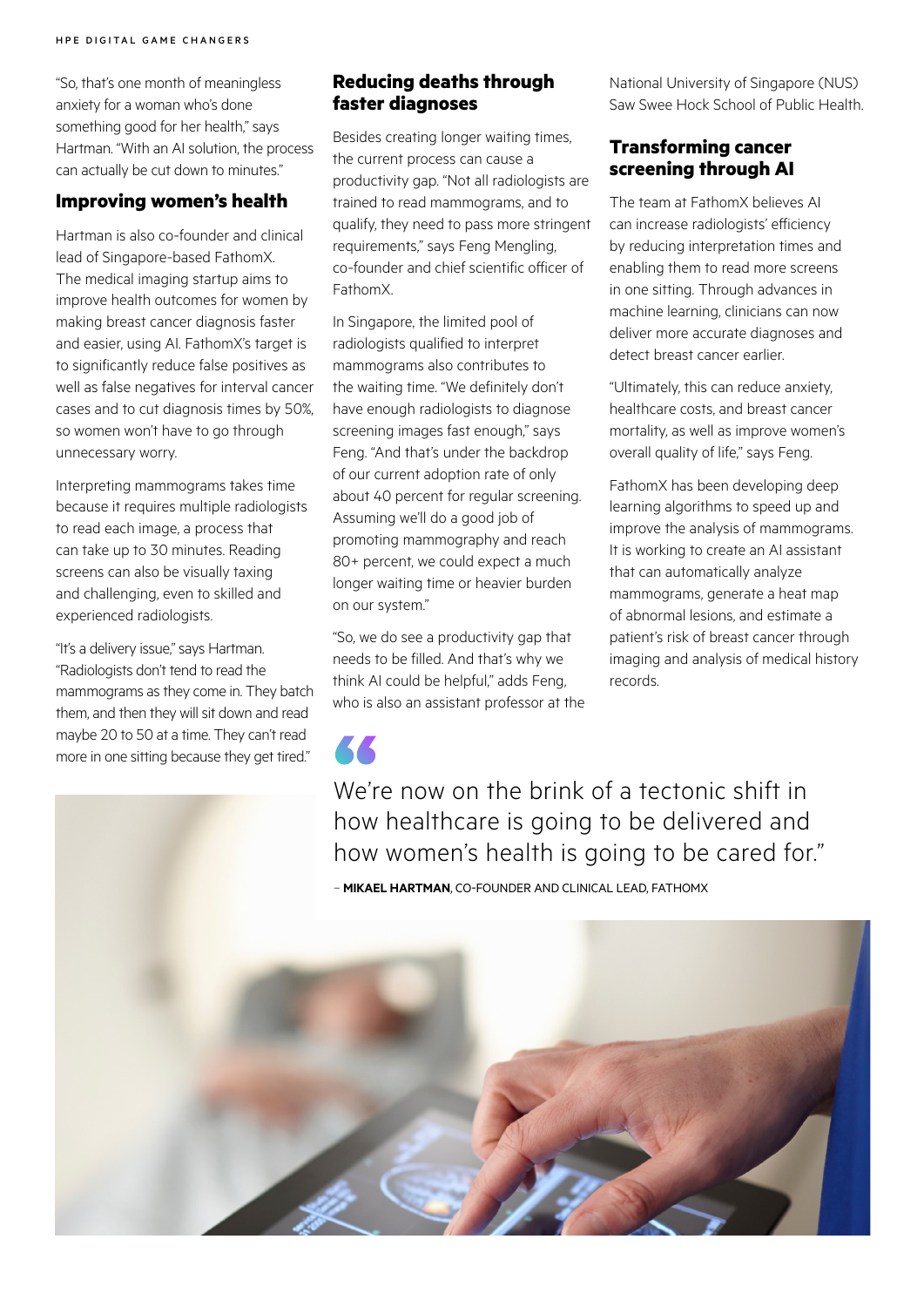This kind of technology can cut reading times per image down to two minutes for most cases and 10 minutes for complex ones, potentially transforming breast cancer screening.

"We're now on the brink of a tectonic shift in how healthcare is going to be delivered and how women's health is going to be cared for," says Hartman, who is also the program leader for breast cancer prevention at the NUS Saw Swee Hock School of Public Health.

#### **Using AI to read mammograms**

FathomX doesn't expect AI to make human interpretation entirely unnecessary. Its vision is to have an AI assistant that can conduct the initial reading of mammograms.

"Consider AI as an assistant or junior doctor who reads all these mammograms before a senior radiologist comes to the office," says Feng. "Overnight, the assistant reads all the images, makes diagnoses, prepares a report, highlights all the suspected lesions nicely, and presents it to the radiologist."

With the AI tool doing the initial reading, the radiologist can then focus on cases that need more attention, such as those that show abnormalities.

"Towards the end of his duty, the radiologist can look at cases that the AI assistant very confidently identified as normal," says Feng. "Hopefully, he can just click a button and say, 'I agree with the AI diagnosis, the case is normal based on my quick read.' That's the whole scenario we're imagining."

#### **Training algorithms faster**

To train its AI model, FathomX has built a secure production-level data infrastructure. Through a co-development partnership with HPE Asia Pacific Innovation Center, it has deployed computing platforms to accelerate data processing and ensure data security.

FathomX's compute infrastructure consists of HPE Edgeline EL1000 Converged Edge systems with NVIDIA® T4 graphics processing units (GPUs) and an HPE Apollo 6500 system with NVIDIA A100 GPUs.

Using a GPU-accelerated system, the firm can process huge volumes of medical images to train its algorithms. Mammography requires very high-resolution images to be able to capture microcalcifications, which are minuscule deposits of calcium in the breast that might indicate an early stage of cancer. These images typically have a resolution of about 3000 x 3000 dpi, requiring powerful GPU servers with a large memory to process and analyze them.

"The HPE Apollo system provides us with the ability to train our AI model with larger batch sizes of images," says Hao Du, FathomX's chief technology officer. "This means that the model learns faster and can reach an optimal point to identify lesions in a mammogram."

#### **On-site, real-time diagnosis through edge computing**

For inference, FathomX uses HPE Edgeline systems to enable its AI assistant to analyze mammograms and estimate a patient's risk of breast cancer right at a clinic or hospital, accelerating screening.



KK

Consider AI as an assistant or junior doctor who reads all these mammograms before a senior radiologist comes to the office. Overnight, the assistant reads all the images, makes diagnoses, prepares a report, highlights all the suspected lesions nicely, and presents it to the radiologist." – **FENG MENGLING**, CO-FOUNDER AND CHIEF SCIENTIFIC OFFICER, FATHOMX